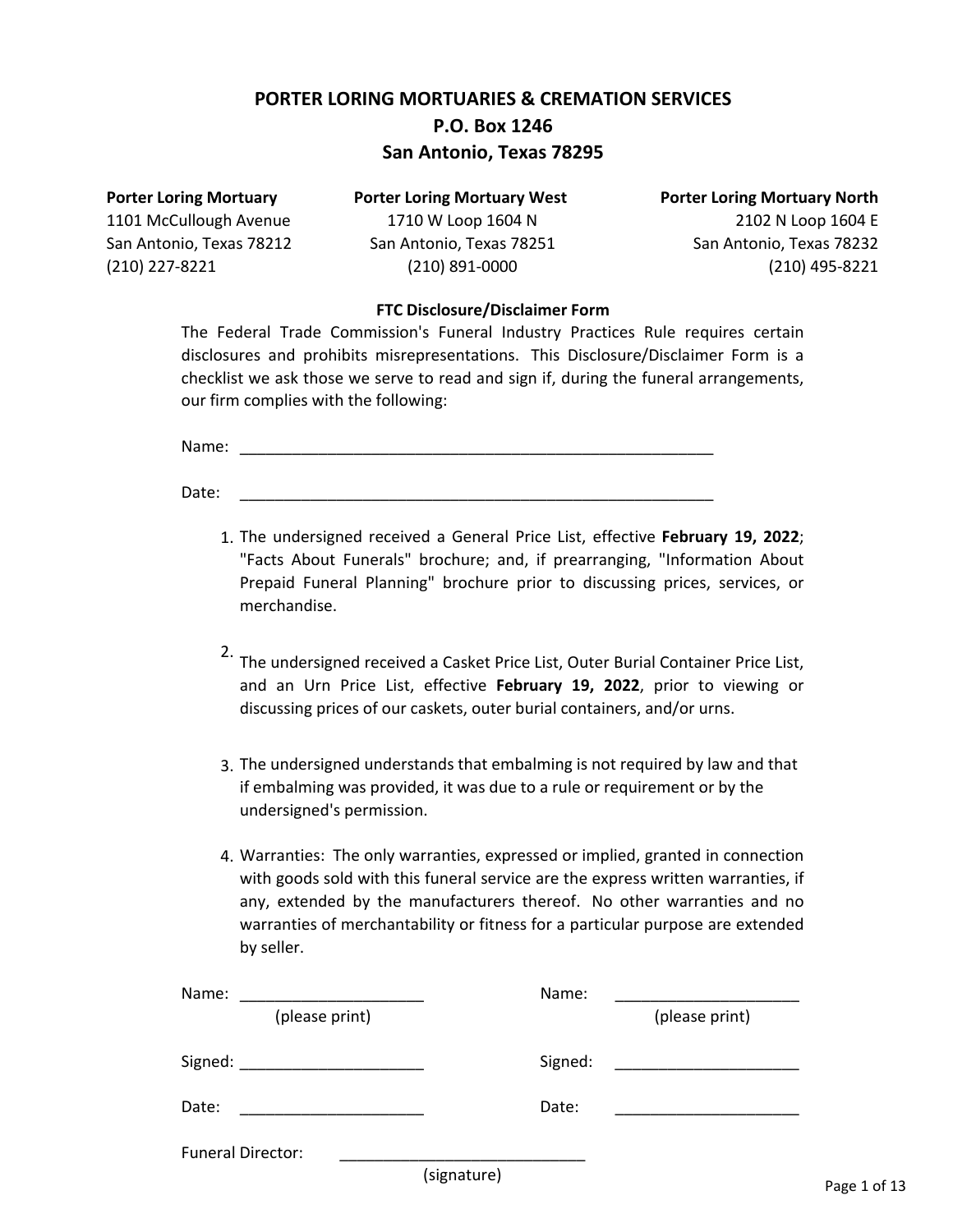THIS PAGE INTENTIONALLY LEFT BLANK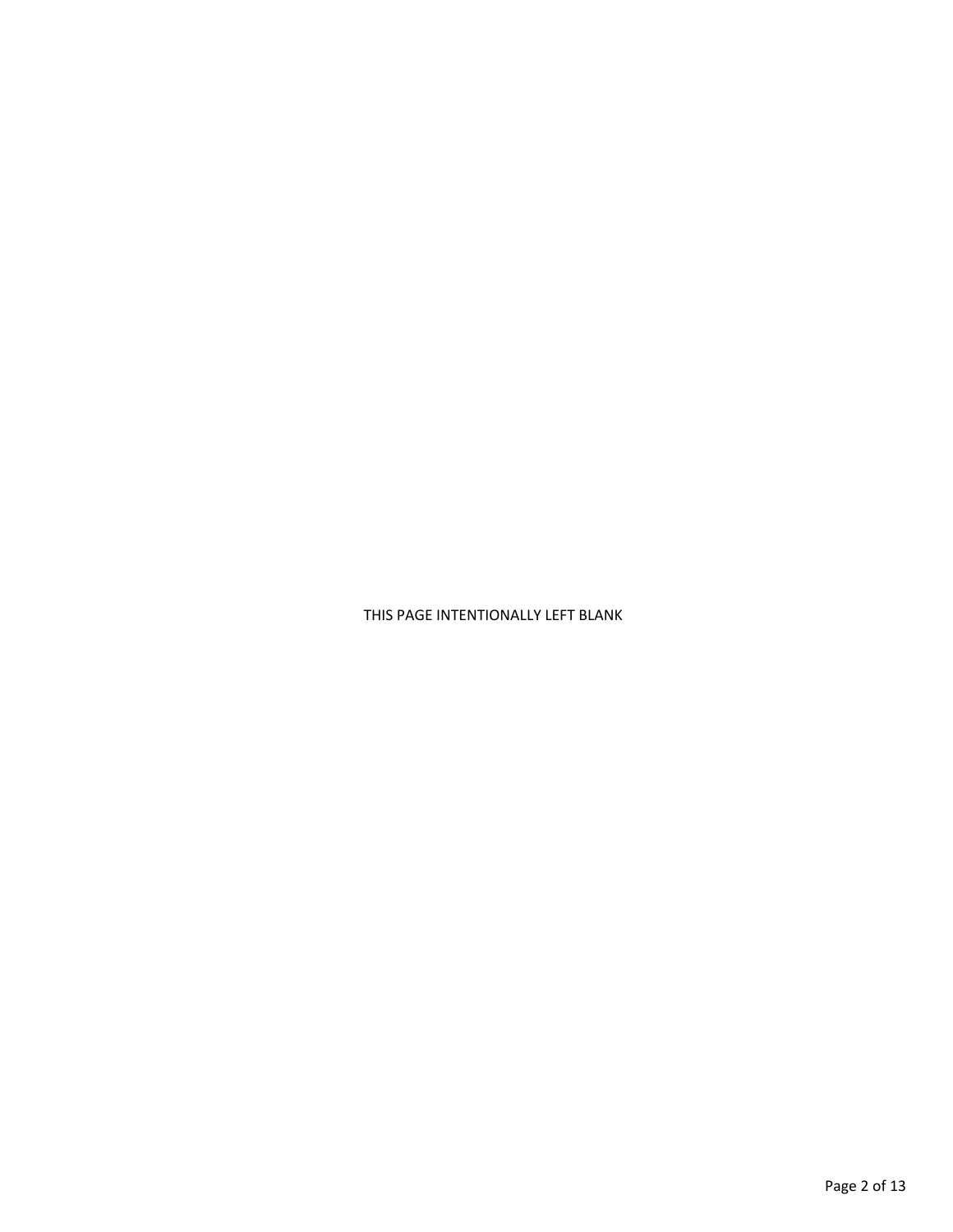# **PORTER LORING MORTUARIES & CREMATION SERVICES P.O. Box 1246 San Antonio, Texas 78295**

Porter Loring Mortuary **Porter Loring Mortuary West** Porter Loring Mortuary North 1101 McCullough Avenue 1710 W Loop 1604 N 2102 N Loop 1604 E San Antonio, Texas 78212 San Antonio, Texas 78251 San Antonio, Texas 78232 (210) 227‐8221 (210) 891‐0000 (210) 495‐8221

# **GENERAL PRICE LIST**

These prices are effective February 19, 2022

# **PRICES SUBJECT TO CHANGE WITHOUT NOTICE**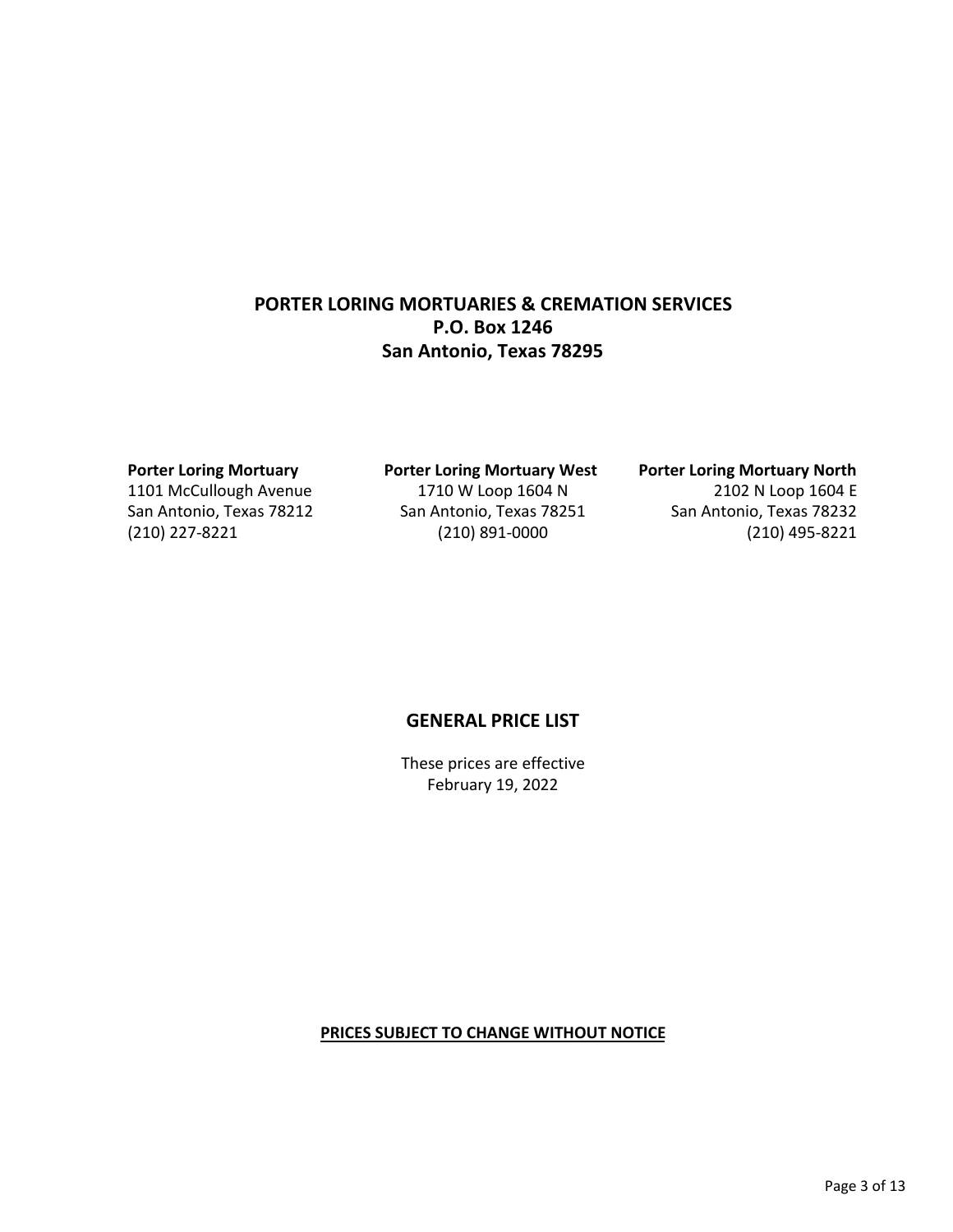#### **TO HELP YOU UNDERSTAND**

It is your right and our desire that you have as much information as possible regarding the cost of services that we offer. The most significant factors determining cost is the time spent by our personnel and the use of funeral home facilities. Personnel and facilities must factors affect each funeral. Our services must conform to each family's personal wishes and religious, emotional and be available 24 hours a day, every day of the year. Much of what we do is apparent and some is not. Traditions, social customs, personal feeling, tastes, and a multitude of other factors affect each funeral. Our services must conform to each family's personal wishes and religious, emotional and financial needs.

Our fixed overhead expenses are our monthly bills totaled for the year and divided by the number of services held that year and based on the type of service we provide. Our overhead expenses include taxes, employee salaries, building maintenance, capital electricity, yard maintenance, and insurance - fire, theft, liability, automobile, casualty, and workman's compensation. improvements, stationery supplies, advertising and promotions, utilities, heat, telephone,

Meeting with the family to secure vital statistic information, obtain Physician's signature, file the death certificate with the registrar of vital statistics in the municipality where the death occurred, obtaining permits for the burial or cremation and obtaining as many all necessary forms such as: Veterans Benefits, Social Security forms, and insurance claims. Obtaining obituary information and transmitting that information to all newspapers requested by the family. Complete certified copies of the death certificate as necessary for the family's needs.

Coordinate times of the following services as needed: the clergy, cemetery, crematory, fraternal lodges, or other organizations, military honors and others responsible for the final disposition of the deceased. Oversee all aspects of the funeral including conducting the staff available to supervise the funeral service and/or visitation, give out funeral information to family, associates, funeral service according to the family's wishes, florists and friends, use of chapel or equipment for church service as needed, and arranging and care of flowers for best appearance.

Complete cost, depreciation, maintenance and operation for our hearses, limousines, sedans, and other vehicles needed for the families we serve.



**GREEN BURIAL PRACTICES**



Porter Loring Mortuaries offers environmentally friendly ("Green") burial practices for our families wishing for eco-friendly services. A Green, or eco-friendly funeral is an alternative to a traditional burial or cremation resulting from environmentally friendly options Porter Loring Mortuaries & Cremation Services can provide.

The concept of a Green burial is to add different "shades of green" to the service ‐ depending on how green the family wishes to be. The darkest shade of green entails no embalming, burial in a shroud or all natural fiber clothing, and burial directly in the earth in a natural cemetery with no outer burial container. biodegradable casket or urn. This shade also entails burial in a Green, or natural cemetery with no outer burial container.

The opposite spectrum of a Green funeral is the lightest shade of green where one would not be embalmed, they would be placed in a biodegradable casket or urn and would be buried in a traditional, non‐green cemetery, of which most require an outer burial container. Home visitations, public visitations, church funerals and graveside services are options that may be arranged within the time frame green burials allow.

As the first member in San Antonio of the Green Burial Council, a nonprofit organization that encourages the use of burial as a means of facilitating the restoration, acquisition, and stewardship of natural areas, we will strive to meet the needs of our ecofriendly, Green, families. No matter how green a family wishes to be, Porter Loring Mortuaries & Cremation Services will be with them every step of the way.

#### **CASH ADVANCE ITEMS**

This represents items that may have to be paid in advance separately. These items include:

**Certified copies of the death certificates:** Certified copies in Texas are \$20.00 for the first copy and \$3.00 for each additional copy. Should additional certified copies be requested after the initial order, up to one year from the date of death, individual counties/registrars may charge \$21.00 for the first copy and \$4.00 for each additional copy, as a convenience to the family.

**Newspaper notices:** The local newspaper provides for a paid obituary which may include biographical information, survivors, service information, memorial contribution information, and a photograph. We will also be glad to place obituaries in out‐of‐town newspapers at your request. These newspapers may have a charge, which will be billed to the family. For the local Express‐News, their charge includes the obituary to appear as a local spotlight obituary within their online obituaries page.

Some other cash advance items are: police escorts, musician fees, flowers, crematory fees, and additional transportation.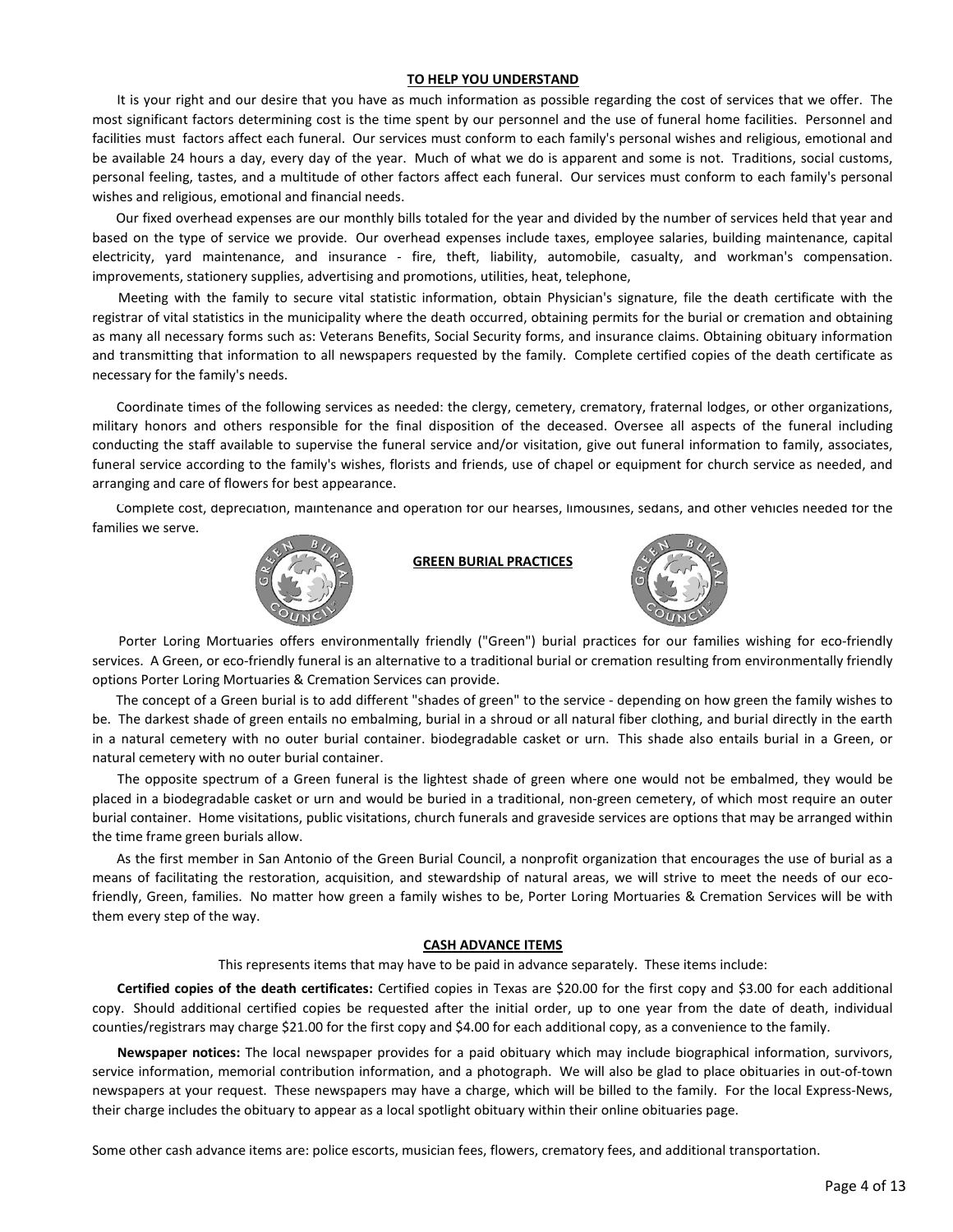## **PORTER LORING MORTUARIES & CREMATION SERVICES**

**GENERAL PRICE LIST**

(210) 227-8221 (210) 891-0000

**Porter Loring Mortuary Porter Loring Mortuary West Porter Loring Mortuary North** 1101 McCullough Avenue 1710 W Loop 1604 N 2102 N Loop 1604 E San Antonio, Texas 78212 San Antonio, Texas 78251 San Antonio, Texas 78232

### **Prices are effective February 19, 2022 and are subject to change without notice.**

The goods and services shown below are those we can provide to our customers. You may choose only the items you desire. However, any funeral arrangements you select will include a charge for our basic services and overhead. If legal or other requirements mean you buy any items you did not specifically ask for, we will explain the reason in writing on the must statement we provide describing the funeral goods and services you selected.

### **PROFESSIONAL SERVICES**

A. \$2,790.00 BASIC SERVICES OF FUNERAL DIRECTOR AND STAFF . . . . . . . . . . . . . . . . . . . . . . . . . . . . . . . . Our charge includes consultation with the family or responsible party; staff and facilities to respond to initial requests for service; coordinating service plans with cemetery, crematory, and/or other parties involved in the final disposition of the deceased; securing official documents and necessary registrations and sheltering of the deceased. This fee for our basic services and overhead will be added to the total cost of the funeral arrangements you select. (This fee is already included in our charges for direct

cremations, immediate burials, and forwarding or receiving remains.)

| $B_{\cdot}$  | Embalming is not required by law. Embalming may be necessary, however, if you select<br>certain funeral arrangements, such as a funeral with viewing. If you do not want<br>embalming, you usually have the right to choose an arrangement that does not require<br>you to pay for it, such as direct cremation or immediate burial. | \$950.00 |
|--------------|--------------------------------------------------------------------------------------------------------------------------------------------------------------------------------------------------------------------------------------------------------------------------------------------------------------------------------------|----------|
|              | C. ADDITIONAL CARE FOR AUTOPSY, DONATION, ETC.                                                                                                                                                                                                                                                                                       | \$250.00 |
|              | D. OTHER PREPARATION OF THE BODY<br>Includes bathing, cosmetology, dressing and placement of the deceased<br>in the casket.                                                                                                                                                                                                          | \$325.00 |
|              | E. CARE OF THE DECEASED WHEN NOT EMBALMED, USE OF REFRIGERATION FACILITY<br>After 3rd day, there will be a \$15.00/day charge.                                                                                                                                                                                                       | \$350.00 |
|              | Additional crematory charges will apply for a total weight over 300lbs                                                                                                                                                                                                                                                               | \$500.00 |
|              | G. LONG TERM CARE OF DECEASED WITH DELAYED DISPOSITION<br>After the 30th day of deceased being transferred into our care                                                                                                                                                                                                             | \$500.00 |
| Н.           | TAHARA SUPPLIES to include Personal Protective Equipment, Necessary Linens, Holy Earth                                                                                                                                                                                                                                               | \$125.00 |
| $\mathsf{L}$ |                                                                                                                                                                                                                                                                                                                                      | \$175.00 |
| J.           | HOLIDAY SERVICE FEE (in addition to regular service fees) for any visitation and/or service<br>scheduled on New Year's Day, Good Friday, Memorial Day, July 4th, Labor Day, Thanksgiving,                                                                                                                                            | \$995.00 |
|              | K. WEEKEND SERVICE FEE FOR ANY VISITATION AND/OR SERVICE SCHEDULED                                                                                                                                                                                                                                                                   | \$295.00 |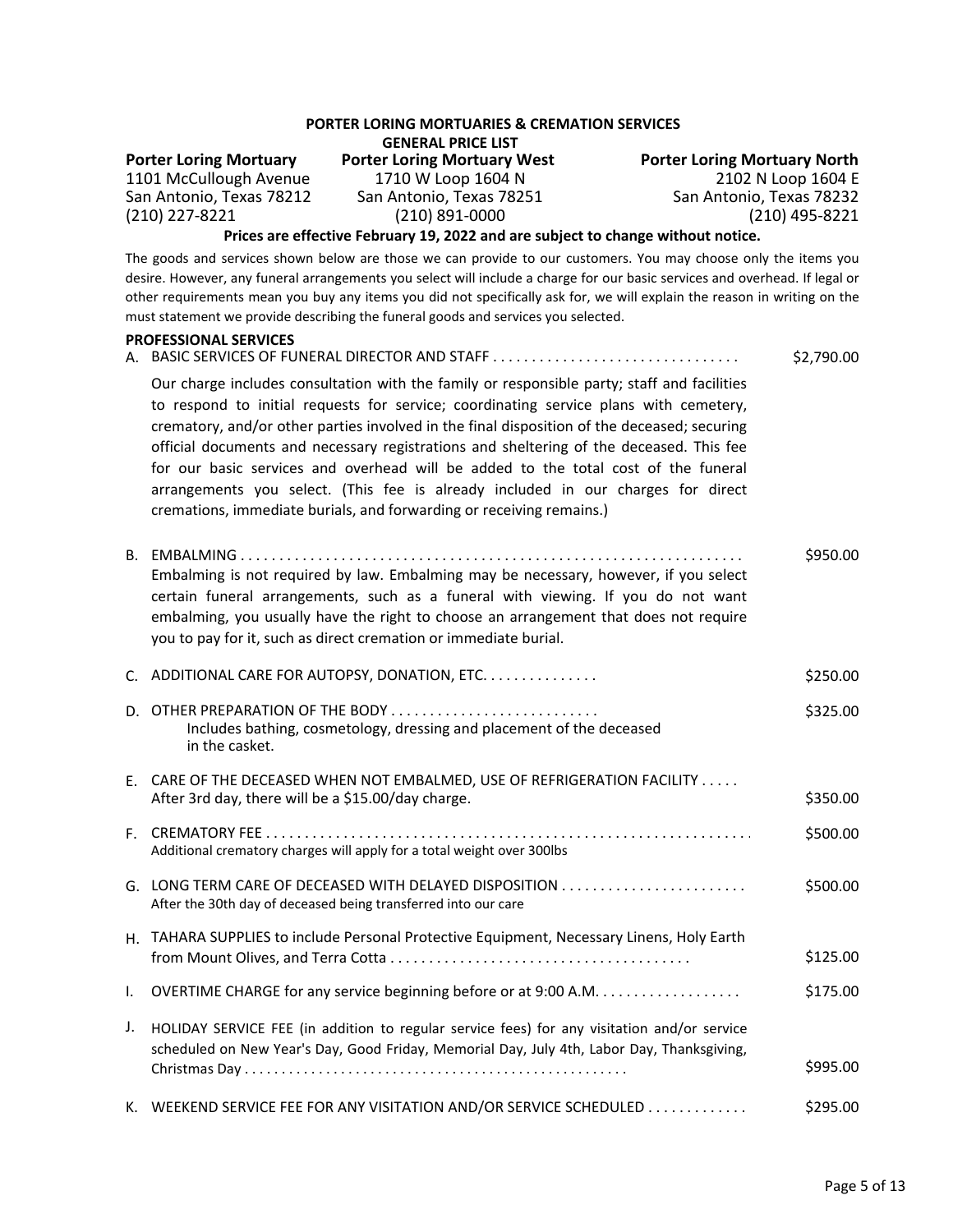# **FACILITIES**

|              | A. USE OF FACILITIES AND STAFF FOR VIEWING IN PORTER LORING STATEROOM<br>(UP TO 4 HOURS)                                                                                                             | \$400.00 |
|--------------|------------------------------------------------------------------------------------------------------------------------------------------------------------------------------------------------------|----------|
|              | B. USE OF FACILITIES AND STAFF FOR VIEWING FOR 1 HOUR IN PORTER LORING STATEROOM                                                                                                                     | \$125.00 |
|              | C. USE OF FACILITIES AND STAFF FOR EVENING VIEWING/VISITATION IN PORTER LORING CHAPEL OR                                                                                                             | \$500.00 |
|              | D. USE OF FACILITIES AND STAFF FOR EVENING SERVICE IN PORTER LORING CHAPEL, REFLECTION ROOM,<br>OR STATEROOM FOLLOWED BY ANY SERVICE ON A SEPARATE DAY                                               | \$500.00 |
|              | E. USE OF FACILITIES AND STAFF FOR FUNERAL CEREMONY OR VIEWING/VISITATION HELD IN PORTER                                                                                                             | \$995.00 |
|              | F. USE OF EQUIPMENT AND STAFF FOR OFF-PREMISE SERVICE, i.e., CHURCH SERVICE OR SERVICE HELD                                                                                                          | \$995.00 |
|              | G. USE OF FACILITIES AND STAFF FOR MEMORIAL SERVICE HELD IN PORTER LORING CHAPEL OR                                                                                                                  | \$995.00 |
|              | H. USE OF EQUIPMENT AND STAFF FOR GRAVESIDE SERVICE                                                                                                                                                  | \$995.00 |
| $\mathbf{L}$ | USE OF EQUIPMENT AND STAFF FOR MEMORIAL SERVICE HELD OFF-PREMISE, i.e., CHURCH OR HOME                                                                                                               | \$995.00 |
|              | <b>TRANSPORTATION</b>                                                                                                                                                                                |          |
|              | A. USE OF HEARSE TO TRANSFER THE REMAINS TO MORTUARY WITHIN A RADIUS OF 45 MILES<br>The charge for additional mileage is \$3.00 per mile                                                             | \$500.00 |
|              | B. USE OF HEARSE FOR TRANSPORTATION TO PLACE OF DISPOSITION WITHIN A RADIUS OF 45 MILES<br>The charge for additional mileage is \$3.00 per mile                                                      | \$395.00 |
|              | C. USE OF HEARSE FOR TRANSPORTATION TO CREMATORY WITHIN A RADIUS OF 45 MILES                                                                                                                         | \$290.00 |
|              | D. USE OF LIMOUSINE FOR FAMILY AND/OR PALLBEARERS WITHIN A RADIUS OF 45 MILES<br>The charge for additional mileage is \$3.00 per mile<br>Overtime charge after three hours per limo is \$65 per hour | \$350.00 |
|              | The charge for additional mileage is \$2.70 per mile                                                                                                                                                 | \$125.00 |
|              | F. USE OF UTILITY VEHICLE FOR TRANSPORTATION OF EQUIPMENT AND/OR FLOWERS TO CEMETERY OR<br>The charge for additional mileage is \$2.70 per mile                                                      | \$250.00 |
|              | G. PERSONNEL FOR OUT-OF-TOWN SERVICE, 2-PERSON MINIMUM, EACH PERSON, PER MILE, ONE WAY IN                                                                                                            | \$1.50   |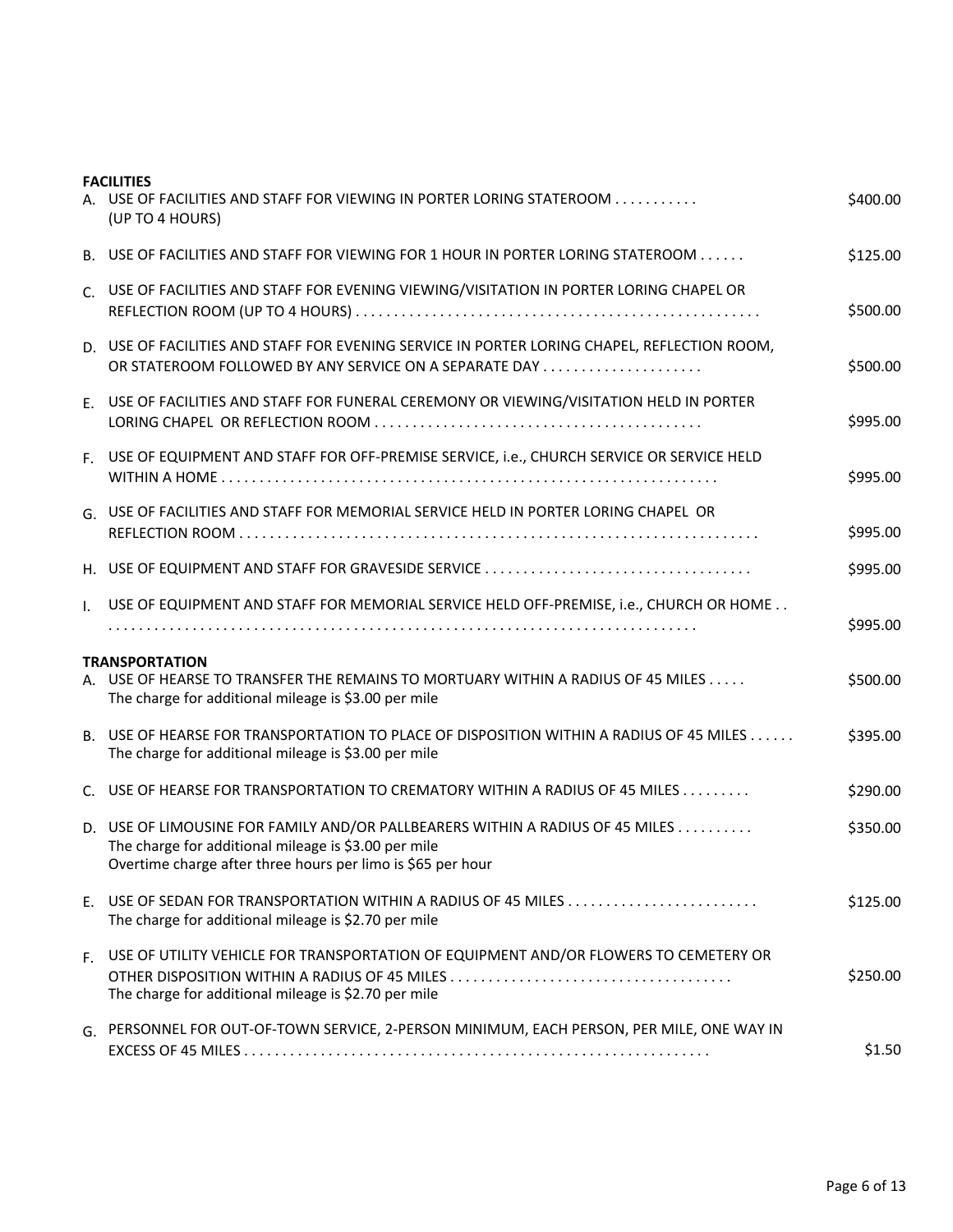**OTHER CHARGES**

|              | A. POLICE ESCORT FOR PROCESSION (PER ESCORT, 3 MINIMUM)<br>ADDITIONAL CHARGE FOR PROCESSION TO CHURCH FROM CHAPEL (PER ESCORT)                                                                                  | \$205.00<br>\$65.00<br>\$45.00 |
|--------------|-----------------------------------------------------------------------------------------------------------------------------------------------------------------------------------------------------------------|--------------------------------|
|              | DRIVE-BY REQUESTED BY FAMILY WHEN GOING TO CEMETERY (PER ESCORT)                                                                                                                                                | \$50.00                        |
|              | B. POLICE ESCORT FOR PARKING ASSISTANCE OFF-PREMISE                                                                                                                                                             | \$40.00 per hour               |
|              |                                                                                                                                                                                                                 | \$40.00 per hour               |
|              | D. POLICE FOR SECURITY (2 ESCORT MINIMUM, 3 HOUR MINIMUM)                                                                                                                                                       | \$240.00                       |
|              | E. USE OF EQUIPMENT AND STAFF FOR ANNOUNCED VISITATION<br>AND/OR ROSARY PRIOR TO SERVICE, AND/OR RECEPTION                                                                                                      |                                |
|              |                                                                                                                                                                                                                 | \$500.00                       |
|              | F. USE OF FACILITIES FOR A RECEPTION FOR A TWO HOUR PERIOD.                                                                                                                                                     | \$500.00                       |
|              | G. USE OF EQUIPMENT AND STAFF FOR AN OFF-PREMISE ROSARY,                                                                                                                                                        |                                |
|              |                                                                                                                                                                                                                 | \$500.00                       |
|              | H. USE OF CHAPEL OR REFLECTION ROOM FOR A PROCESSION                                                                                                                                                            | \$160.00                       |
| $\mathbf{L}$ | THIRD PARTY CHARGE FOR FILING LIFE INSURANCE CLAIM<br>3.9% of assigned amount                                                                                                                                   |                                |
|              | Please note that if you utilize a third party to file a claim seeking expedited receipt of life insurance<br>proceeds on behalf of a beneficiary, there will be a fee to be paid with the filing of such claim. |                                |
|              | J. USE OF VEHICLE AND ONE (1) STAFF MEMBER TO DELIVER CREMATED REMAINS                                                                                                                                          |                                |
|              | TO CHURCH, CEMETERY, OTHER LOCATION WITHIN A 45 MILE RADIUS                                                                                                                                                     | \$65.00                        |
|              | K. OPENING/ CLOSING CREMATION CRYPT FEE FOR LONG TERM STORAGE                                                                                                                                                   | \$400.00                       |
| L.           | PORTER LORING ORGANIST FOR ANY SERVICE IN THE MORTUARY                                                                                                                                                          | \$150.00 and up                |
|              |                                                                                                                                                                                                                 | \$350.00                       |
|              |                                                                                                                                                                                                                 | \$250.00                       |
|              |                                                                                                                                                                                                                 | <b>Market Price</b>            |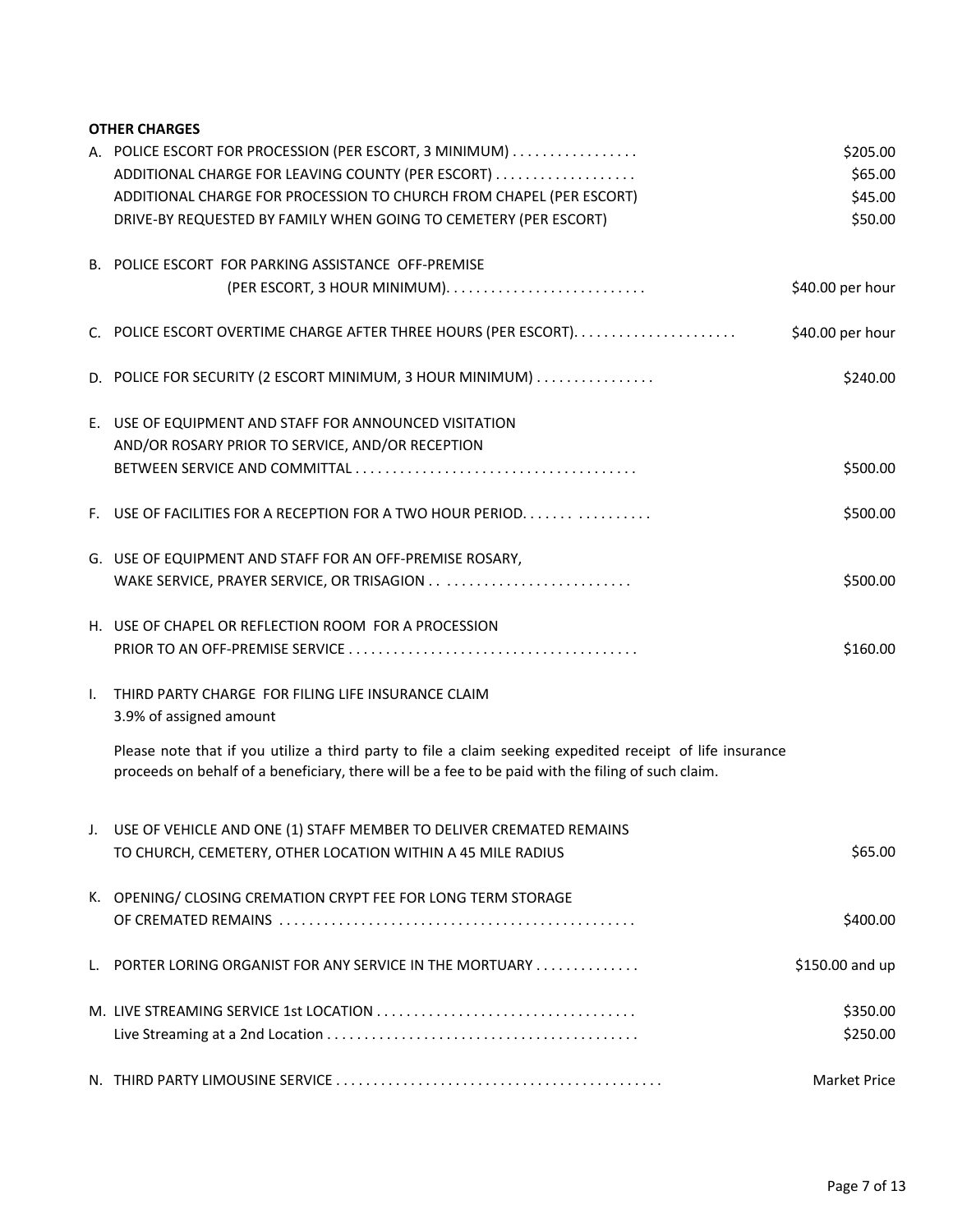|              | <b>MERCHANDISE</b>                                                                                                                |                                             |
|--------------|-----------------------------------------------------------------------------------------------------------------------------------|---------------------------------------------|
|              | (A complete price list will be provided at the funeral home)                                                                      | \$1,285.00 to \$11,915.00                   |
|              | (A complete price list will be provided at the funeral home)                                                                      | \$995.00 to \$6,450.00                      |
|              | (A complete price list will be provided at the funeral home)                                                                      | \$100.00 to \$2,295.00                      |
|              |                                                                                                                                   | \$175.00 and up                             |
|              |                                                                                                                                   | \$10.00 and up per box of 25                |
|              |                                                                                                                                   | \$55.00                                     |
|              | No refund or credit will be issued for package sale goods or services which remain<br>unused by the customer at the time of need. | \$140.00 and up                             |
|              |                                                                                                                                   | \$65.00 and up per 100                      |
| $\mathsf{L}$ |                                                                                                                                   | \$150.00 to \$350.00                        |
| J.           | DVD or USB DRIVE VIDEO TRIBUTE (includes free use music)                                                                          | \$95.00 to \$200.00                         |
|              |                                                                                                                                   | \$250.00 and up                             |
| L.           |                                                                                                                                   | \$80.00 and up                              |
|              |                                                                                                                                   | \$10.00 each                                |
|              |                                                                                                                                   | \$35.00                                     |
|              |                                                                                                                                   | \$15.00                                     |
|              | Q. PHOTO ENLARGEMENTS                                                                                                             | \$51.00 to \$103.00<br>\$143.00 to \$225.00 |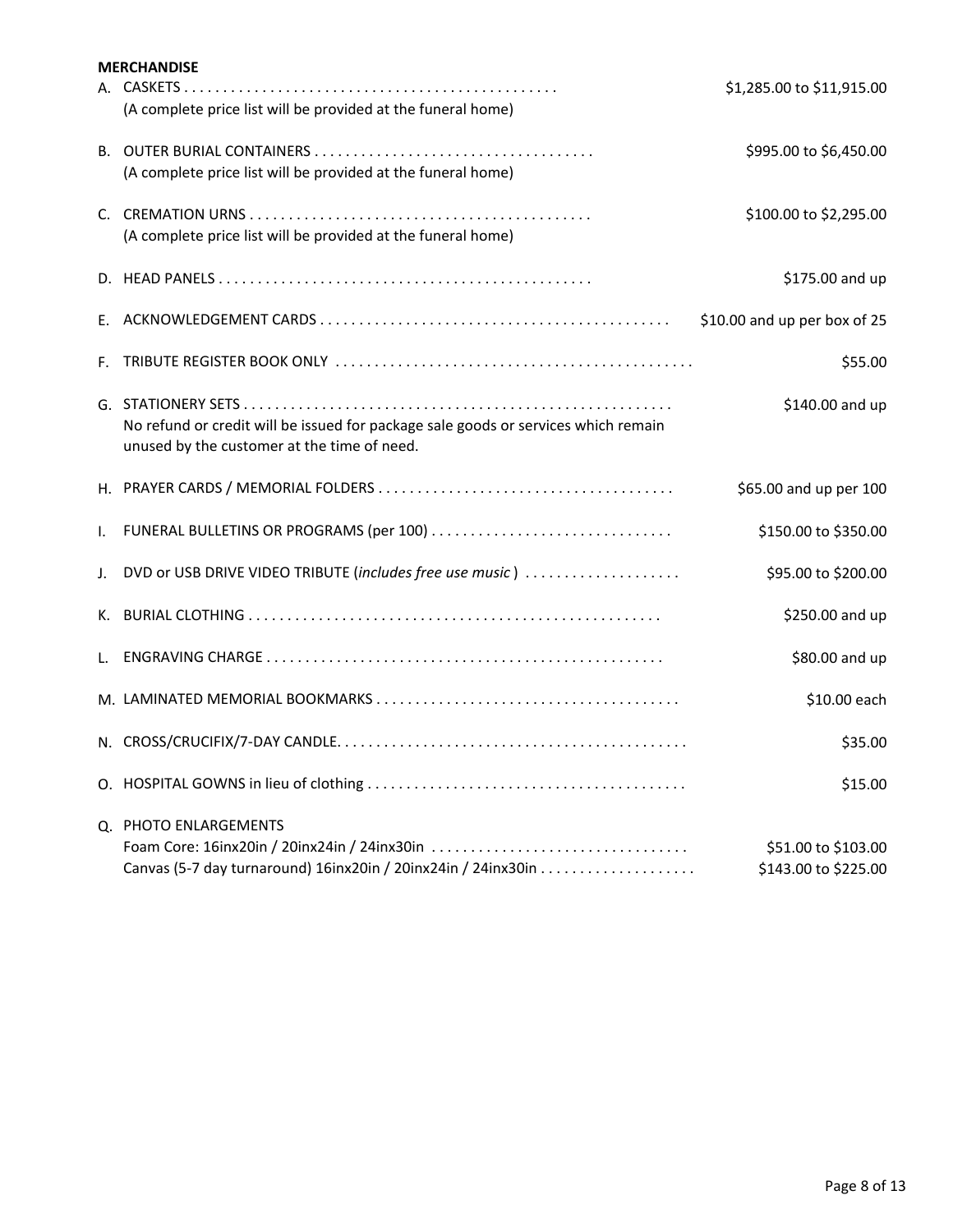# **ALTERNATIVE SELECTIONS**

| А.        | FORWARDING OF REMAINS TO ANOTHER FUNERAL HOME<br>This charge only includes removal of remains within a 45 mile radius of<br>mortuary, required services of staff, embalming, necessary authorizations,<br>motor equipment to point of transportation, and combination container for<br>air shipment. This charge does not include air transportation, viewing, or<br>funeral service.                                                                                                                                                                                                        | \$3,380.00                              |
|-----------|----------------------------------------------------------------------------------------------------------------------------------------------------------------------------------------------------------------------------------------------------------------------------------------------------------------------------------------------------------------------------------------------------------------------------------------------------------------------------------------------------------------------------------------------------------------------------------------------|-----------------------------------------|
| <b>B.</b> | RECEIVING REMAINS FROM ANOTHER FUNERAL HOME<br>This charge only includes motor equipment from local point of arrival of<br>remains, required services of staff, care of remains, and transportation of<br>remains to cemetery. This does include viewing and funeral ceremony.                                                                                                                                                                                                                                                                                                               | \$5,330.00                              |
| C.        | Our charges for a direct cremation (without ceremony) includes removal<br>of remains within a 45 mile radius of mortuary, care of remains, minimum<br>required staff services, necessary authorizations and transportation toa local<br>crematory. If you want to arrange a direct cremation, you can use an alter-<br>native container. Alternative containers encase the body and can be made<br>of materials like fiberboard or composition materials (with or without an<br>outside covering). The containers we provide are of a composite wood or<br>woodbase/fiberboard construction. | \$2,980.00 to \$14, 895.00              |
|           | 1. Direct Cremation with container provided by purchaser                                                                                                                                                                                                                                                                                                                                                                                                                                                                                                                                     | \$2,980.00                              |
|           | 2. Direct Cremation with alternative container<br>3. Direct Cremation with casket as selected                                                                                                                                                                                                                                                                                                                                                                                                                                                                                                | \$3,130.00<br>\$4,265.00 to \$14,895.00 |
| D.        | IMMEDIATE BURIAL available from<br>Our charge for an immediate burial (without ceremony) includes removal<br>of remains within a 45 mile radius of mortuary, care of remains, minimum<br>required staff services, necessary authorizations and transportation to<br>local cemetery. It does not include viewing or ceremony.                                                                                                                                                                                                                                                                 | \$4,360.00 to \$16,275.00               |
|           | 1. Immediate Burial using container provided by purchaser                                                                                                                                                                                                                                                                                                                                                                                                                                                                                                                                    | \$4,360.00                              |
|           | 2. Immediate Burial with alternative container                                                                                                                                                                                                                                                                                                                                                                                                                                                                                                                                               | \$4.510.00                              |

\$5,645.00 to \$16,275.00 3. Immediate Burial with casket as selected . . . .

No refund or credit will be issued for package sale goods or services which remain unused by the customer at the time of need.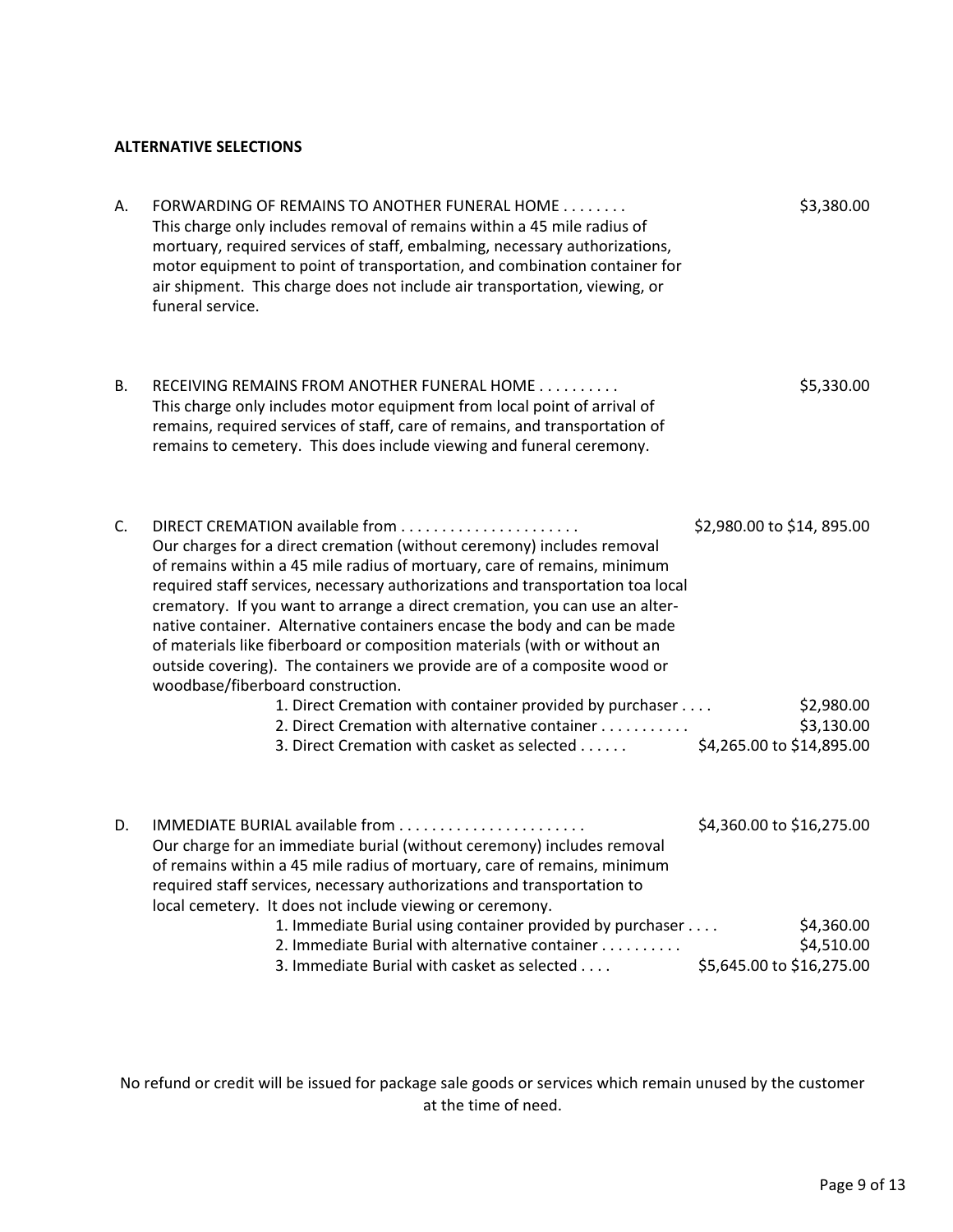# **PORTER LORING MORTUARIES & CREMATION SERVICES ‐ CASKET PRICE LIST**

| <b>Porter Loring Mortuary</b> |                        | <b>Porter Loring Mortuary West</b>                                               |                          | <b>Porter Loring North</b> |
|-------------------------------|------------------------|----------------------------------------------------------------------------------|--------------------------|----------------------------|
| 1101 McCullough Ave.          | 1710 W Loop 1604 N     |                                                                                  | 2102 N Loop 1604 E       |                            |
| San Antonio, Texas 78212      |                        | San Antonio, Texas 78251                                                         | San Antonio, Texas 78232 |                            |
| (210) 227-8221                |                        | (210) 891-0000                                                                   |                          | (210) 495-8221             |
|                               |                        | Prices are effective February 19, 2022 and are subject to change without notice. |                          |                            |
| <b>UNIT</b>                   | <b>DESCRIPTION</b>     | <b>COLORS</b>                                                                    | <b>INTERIOR</b>          | <b>PRICE</b>               |
| Wesley                        | Fiber wood             | <b>Embossed Doe Steel</b>                                                        | Crepe                    | \$1,285.00                 |
| Belvedere                     | solid Pine Hardwood    | Olive Tone Hammertex                                                             | Crepe                    | \$1,555.00                 |
| Coleman                       | Steel-20 Ga-Gasketed   | Seamist Finish                                                                   | Crepe                    | \$1,970.00                 |
| <b>Atlantic Wineberry</b>     | Steel-20 Ga-Gasketed   | <b>Wineberry Shaded Silver</b>                                                   | Crepe                    | \$2,600.00                 |
| Wingate Gold                  | Steel-20 Ga-Gasketed   | Dawn Gold                                                                        | Crepe                    | \$2,695.00                 |
| Jessup                        | Steel-20 Ga-Gasketed   | <b>Ebony Shaded Gold</b>                                                         | Crepe                    | \$2,765.00                 |
| Edson                         | Steel-18 Ga- Gasketed  | Venetian Bronze/Dark Gunmetal Finish                                             | Crepe                    | \$2,965.00                 |
| Endicott                      | Poplar Veneer          | Gloss Dark Cambridge                                                             | Crepe                    | \$3,020.00                 |
| Tidewater                     | Steel-18 Ga-Gasketed   | Dark Copper                                                                      | Crepe                    | \$3,110.00                 |
| Sterling                      | Steel-18 Ga-Gasketed   | Storm Blue/Antique White                                                         | Crepe                    | \$3,225.00                 |
| Affinity                      | Steel-20 Ga-Gasketed   | Blue-Bronze-Gunmetal-Orchid                                                      | Crepe                    | \$3,325.00                 |
| Augusta                       | Solid Pine Hardwood    | Satin Light Natural                                                              | Crepe                    | \$3,460.00                 |
| Orchid Blend Gray             | Steel-18 Ga-Gasketed   | <b>Orchid Shaded Silver</b>                                                      | Crepe                    | \$3,500.00                 |
| Freedom                       | Steel-18 Ga-Gasketed   | Midnight Blue                                                                    | Wool                     | \$3,570.00                 |
| Patriot                       | Steel-18 Ga-Gasketed   | Ebony                                                                            | Wool                     | \$3,570.00                 |
| Pierce                        | Steel-18 Ga- Gasketed  | Cashmere-Colonial Pewter-Cabernet                                                | <b>Basketweave</b>       | \$3,785.00                 |
| Keystone                      | Steel-18 Ga- Gasketed  | <b>Brushed Rollex</b>                                                            | <b>Basketweave</b>       | \$3,780.00                 |
| <b>Bordeaux</b>               | Steel-18 Ga- Gasketed  | <b>Brushed Plum Gold</b>                                                         | <b>Basketweave</b>       | \$3,855.00                 |
| Washington                    | Poplar                 | <b>Two Tone Dark Satin</b>                                                       | <b>Basketweave</b>       | \$3,820.00                 |
| Winthrop                      | Steel-18 Ga-Gasketed   | <b>Storm Blue</b>                                                                | Crepe                    | \$3,880.00                 |
| Midnight Blue                 | Steel-18 Ga-Gasketed   | Midnight Blue                                                                    | Crepe                    | \$3,945.00                 |
| Springfield                   | Steel- 18 Ga- Gasketed | Autumn Haze-Blue-Orchid-Silver-Black                                             | Velvet                   | \$4,000.00                 |
| Fredrick                      | Poplar                 | Satin Dark Golden Ginger                                                         | Basketweave              | \$4,000.00                 |
| <b>Harris</b>                 | Poplar                 | Satin Warm Medium Brown                                                          | Bamboo Weave             | \$4,025.00                 |
| Champagne Brushed             | Steel-18 Ga-Gasketed   | High Gloss Champagne Brushed                                                     | Velvet                   | \$4,155.00                 |
| Conwell                       | Steel-18 Ga- Gasketed  | <b>Black</b>                                                                     | Basketweave              | \$4,335.00                 |
| Hamilton                      | Steel-18 Ga- Gasketed  | Antique White/Silver Rose                                                        | Crepe                    | \$4,435.00                 |
| Jackson Oak                   | Oak Veneer             | Medium Satin Oak                                                                 | Weave                    | \$4,450.00                 |
| Provincial                    | Poplar                 | <b>Polished Dark Walnut</b>                                                      | Crepe                    | \$4,440.00                 |
| Bainbridge                    | Pecan Veneer           | Satin Medium Southern Pecan                                                      | Velvet                   | \$4,960.00                 |
| Pieta Poplar                  | Poplar                 | Polished Walnut                                                                  | Crepe                    | \$4,790.00                 |
| Oakland                       | Oak                    | Satin Light Fawn/Shaded                                                          | Crepe                    | \$4,880.00                 |
| <b>Ivory Pearl</b>            | Steel-18 Ga-Gasketed   | Antique White                                                                    | Velvet                   | \$4,885.00                 |
| Marquette                     | Steel-18 Ga-Gasketed   | <b>Brushed Natural/ Colonial Pewter</b>                                          | Velvet                   | \$4,900.00                 |
| <b>Burgundy Rose</b>          | Steel-18 Ga-Gasketed   | <b>Brushed Natural/Silver Plum</b>                                               | Velvet                   | \$5,095.00                 |
| Magnolia                      | Poplar                 | Poplar                                                                           | Eyelet                   | \$5,210.00                 |
| Clearwood                     | Maple                  | Satin Light Colonial                                                             | Crepe                    | \$5,220.00                 |
| Sovereign                     | Pecan                  | Satin Medium Southern Pecan                                                      | Velvet                   | \$5,220.00                 |
|                               |                        |                                                                                  |                          |                            |

*(Casket Price List Continued on the next page)*

Not all caskets listed are regularly on display. We display the most commonly selected units. Others are available.

#### **DISCLAIMER OF WARRANTIES**

The only warranty on the casket and/or outer burial container sold in connection with this service is the express written warranty, if any, granted by the manufacturer. This funeral home makes no warranty, express or implied, with respect to the casket and/or outer burial container, including but not limited to the implied warranties of merchantablility or fitness for a particular purpose.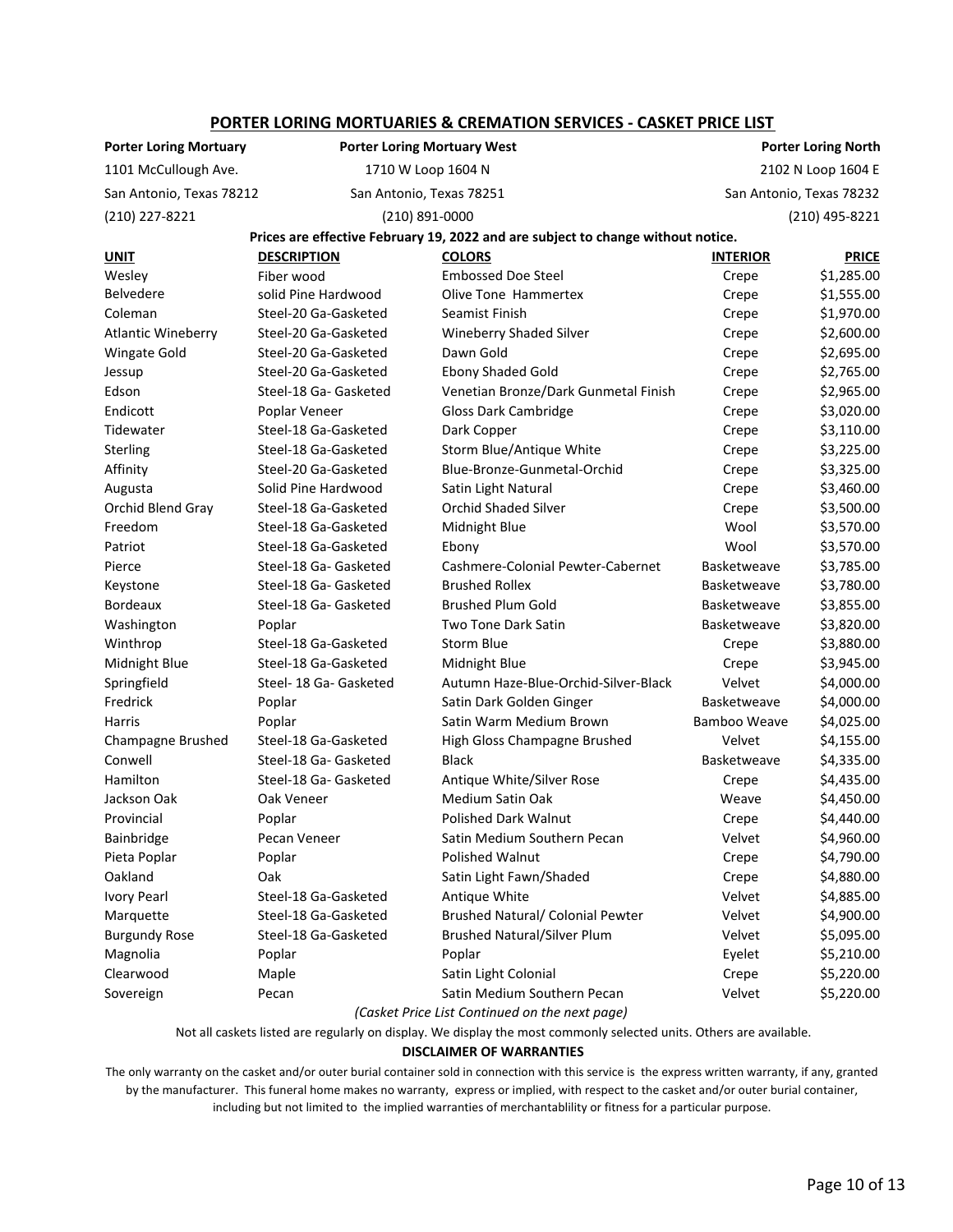# **CASKET PRICE LIST (CONT'D)**

#### **Prices are effective February 19, 2022 and are subject to change without notice**

| <b>UNIT</b>                                                                                                      | <b>DESCRIPTION</b>              | <b>COLORS</b>                                                                                                       | <b>INTERIOR</b> | <b>PRICE</b> |
|------------------------------------------------------------------------------------------------------------------|---------------------------------|---------------------------------------------------------------------------------------------------------------------|-----------------|--------------|
| Galaxy                                                                                                           | <b>Stainless Steel-Gasketed</b> | Natural Brushed/Spruce Blue                                                                                         | Velvet          | \$5,460.00   |
| Nova                                                                                                             | Steel-16 Ga-Gasketed            | Brushed Moonglow/Tigereye/Ebony                                                                                     | Velvet          | \$5,520.00   |
| Champagne Rose                                                                                                   | <b>Stainless Steel-Gasketed</b> | Brushed Natural/Rosebud/Tuscan Bronze                                                                               | Velvet          | \$5,650.00   |
| Mansfield                                                                                                        | <b>Stainless Steel-Gasketed</b> | <b>Brushed Natural/Platinum</b>                                                                                     | Velvet          | \$5,650.00   |
| Regency                                                                                                          | <b>Stainless Steel-Gasketed</b> | Dark Brushed Natural/Regency Gray                                                                                   | Velvet          | \$5,830.00   |
| Gatewood                                                                                                         | Cherry                          | Polished Dark Russet Cherry                                                                                         | Velvet          | \$5,830.00   |
| Parthenon                                                                                                        | Steel-16 Ga-Gasketed            | <b>Brushed Platinum</b>                                                                                             | Velvet          | \$6,005.00   |
| Masterpiece                                                                                                      | Steel-16 Ga-Gasketed            | <b>Brushed Natural/Southland Grey</b>                                                                               | Velvet          | \$6,025.00   |
| Augusta Winter Bloom                                                                                             | Copper-32 oz-Gasketed           | High Gloss White/Pink                                                                                               | Velvet          | \$6,920.00   |
| Stanwyck                                                                                                         | Copper-32 oz-Gasketed           | High Gloss Diamond Blue                                                                                             | Velvet          | \$6,920.00   |
| Diplomat                                                                                                         | Walnut                          | Matte Dark Natural Walnut                                                                                           | Velvet          | \$8,270.00   |
| Harrison                                                                                                         | Bronze-32 oz- Gasketed          | <b>Brushed Natural/Venetian Bronze</b>                                                                              | Velvet          | \$10,115.00  |
| Parliament                                                                                                       | Mahogany                        | <b>Full Polished Dark Red Finish</b>                                                                                | Velvet          | \$11,915.00  |
|                                                                                                                  |                                 | <b>JEWISH TRADITIONAL CASKETS</b>                                                                                   |                 |              |
| <b>UNIT</b>                                                                                                      | <b>DESCRIPTION</b>              | <b>COLORS</b>                                                                                                       | <b>INTERIOR</b> | <b>PRICE</b> |
| Nahum                                                                                                            | Solid Pine; Flat Top            | Natural Wood                                                                                                        | None            | \$1,345.00   |
| Dan                                                                                                              | Solid Poplar; Flat Top          | Natural Wood                                                                                                        | Dexter          | \$1,850.00   |
| Rosh                                                                                                             | Solid Hardwood; Hinge Panel     | Natural Wood                                                                                                        | Cotton          | \$2,910.00   |
| Simeon                                                                                                           | Solid Poplar; Hinge Panel       | Magohany Finish                                                                                                     | Crepe           | \$3,010.00   |
| Obadiah                                                                                                          | Solid Poplar                    | Gloss Medium Brooklyn Walnut Finish                                                                                 | Crepe           | \$3,445.00   |
|                                                                                                                  |                                 | GREEN/ECO-FRIENDLYCASKETS - APPROVED BY THE GREEN BURIAL COUNCIL SM                                                 |                 |              |
| <b>UNIT</b>                                                                                                      | <b>DESCRIPTION</b>              | <b>COLORS</b>                                                                                                       | <b>INTERIOR</b> | <b>PRICE</b> |
| Willow 5'9"                                                                                                      | Woven Rattan                    | Natural                                                                                                             | Cotton          | \$1,895.00   |
|                                                                                                                  |                                 | Inside Dimensions: 70"L x 20"W x 12"H Outside Dimensions: 77"L x 25"W x 15"H                                        |                 |              |
| Willow 6'5"                                                                                                      | Woven Rattan                    | Natural                                                                                                             | Cotton          | \$2,045.00   |
| Inside Dimensions: 77"L x 24"W x 12"H Outside Dimensions: 85"L x 30"W x 16"H **may not fit in a concrete liner** |                                 |                                                                                                                     |                 |              |
| Natura                                                                                                           | Biodegradeable Wood             | Natural                                                                                                             | Cotton          | \$2,570.00   |
|                                                                                                                  |                                 | <b>CREMATION CONTAINERS</b>                                                                                         |                 |              |
| UNIT                                                                                                             | <b>DESCRIPTION</b>              | <b>COLORS</b>                                                                                                       | <b>INTERIOR</b> | <b>PRICE</b> |
| Danson                                                                                                           | Cardboard                       | Teakwood Laminate Finish                                                                                            | Crepe           | \$570.00     |
| Dawson                                                                                                           | Cardboard                       | Aruba Bronze Cloth Finish                                                                                           | Crepe           | \$1,150.00   |
| Corelite                                                                                                         | Cloth Covered Cardboard         | <b>Embossed Doe Skin</b>                                                                                            | Crepe           | \$1,100.00   |
| Longley                                                                                                          | Veneer                          | Medium Cherry Finish                                                                                                | Crepe           | \$1,635.00   |
|                                                                                                                  |                                 | <b>RENTAL CASKET</b>                                                                                                |                 |              |
| <u>UNIT</u>                                                                                                      | <b>DESCRIPTION</b>              | <b>COLORS</b>                                                                                                       | <b>INTERIOR</b> | <b>PRICE</b> |
| Donovan                                                                                                          | Oak                             | Satin Tutone Timber/Shaded                                                                                          | Crepe           | \$1,595.00   |
| Wellington                                                                                                       | Poplar                          | Gloss Walnut                                                                                                        | Crepe           | \$1,295.00   |
| Barrett                                                                                                          | Cherry                          | <b>Gloss Russett Cherry</b>                                                                                         | Velvet          | \$1,895.00   |
| <b>UNIT</b>                                                                                                      |                                 | <b>ALTERNATIVE CONTAINERS</b>                                                                                       | <b>INTERIOR</b> | <b>PRICE</b> |
| \$150.00<br><b>Wood Base Cremation Container</b><br>None                                                         |                                 |                                                                                                                     |                 |              |
| <b>Oversize Wood Base Cremation Container</b><br>None                                                            |                                 |                                                                                                                     |                 | \$200.00     |
| Wood Base Air Tray                                                                                               | \$210.00<br>None                |                                                                                                                     |                 |              |
| Oversize Wood Base Air Tray                                                                                      |                                 |                                                                                                                     | None            | \$265.00     |
| <b>Combination Container for Air Shipment</b>                                                                    |                                 |                                                                                                                     | None            | \$200.00     |
|                                                                                                                  |                                 | Not all caskets listed are regularly on display. We display the most commonly selected units. Others are available. |                 |              |

**DISCLAIMER OF WARRANTIES**

The only warranty on the casket and/or outer burial container sold in connection with this service is the express written warranty, if any, granted by the manufacturer. This funeral home makes no warranty, express or implied, with respect to the casket and/or outer burial container, including but not limited to the implied warranties of merchantablility or fitness for a particular purpose.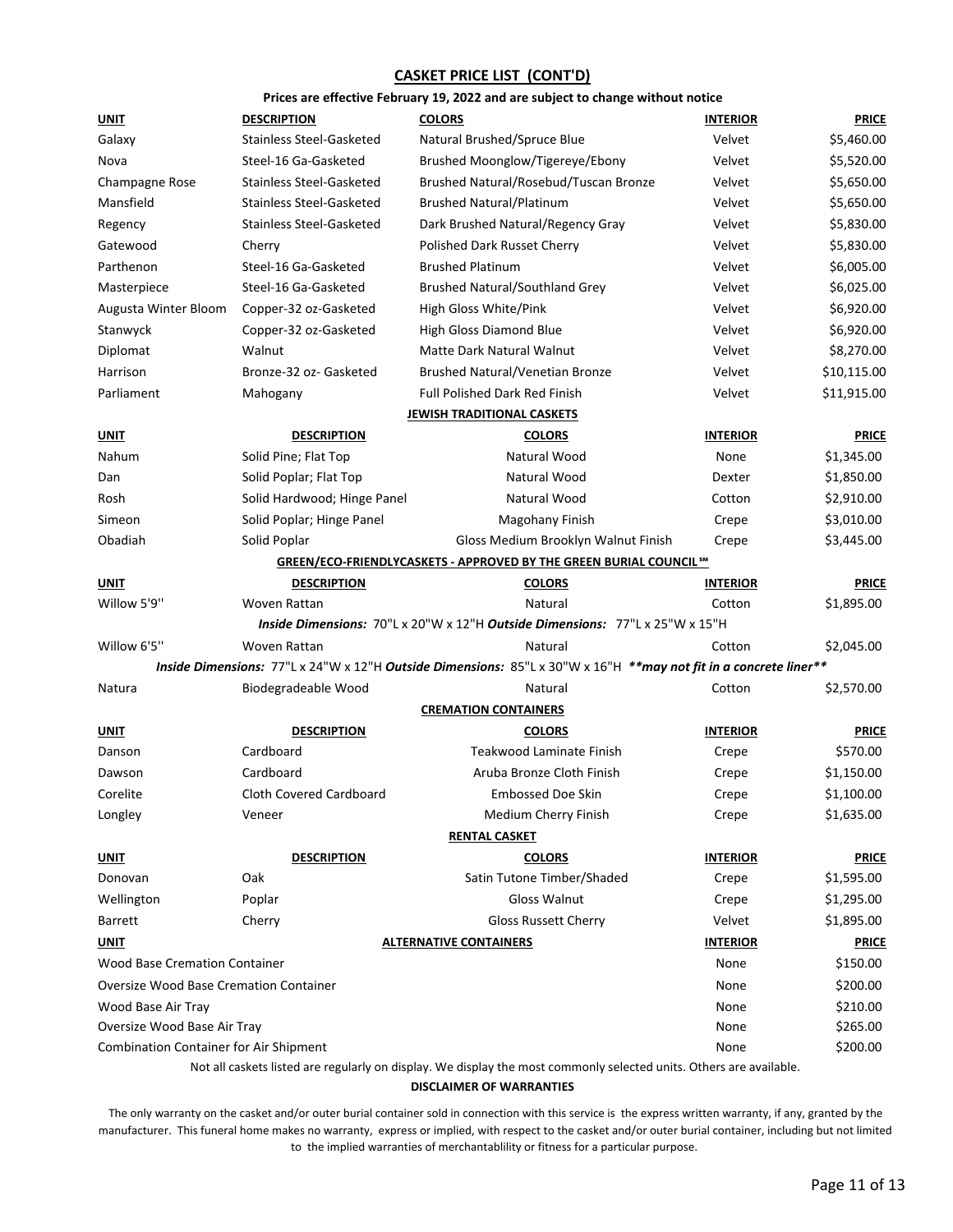# **PORTER LORING MORTUARIES & CREMATION SERVICES**

Porter Loring Mortuary **Porter Loring Mortuary West** Porter Loring Mortuary North (210) 227‐8221 (210) 891‐0000 (210) 495‐8221 **OUTER BURIAL CONTAINER PRICE LIST**

# 1101 McCullough Avenue 1710 W Loop 1604 N 2102 North Loop 1604 East San Antonio, Texas 78212 San Antonio, Texas 78251 San Antonio, Texas 78232

# **Prices are effective February 19, 2022 and are subject to change without notice.**

In most areas of the country, state or local law does not require that you buy a container to surround the casket in the grave. However, many cemeteries require that you have such a container so that the grave will not sink in. Either a grave liner or a burial vault will satisfy these requirements.

The following cemeteries require that a permanent Outer Burial Container be used: Sunset Memorial Park, Mission Burial Park, Mission Burial Park North, Mission Burial Park Retama, San Fernando II, San Fernando III, Meadowlawn Memorial Park, Lockehill Cemetery, Holy Cross Cemetery, Resurrection Cemetery, Hill Country Memorial Gardens, Agudas Achim Memorial Garden, and Beth‐El Memorial Park.

| <b>CONCRETE CONTAINERS</b>                              | <b>Price</b> |
|---------------------------------------------------------|--------------|
| Delphi Unlined Concrete Vault                           | \$995.00     |
| <b>Titan Concrete Vault</b>                             | \$1,695.00   |
| <b>Tiara Concrete Vault</b>                             | \$1,860.00   |
| Patrician Concrete Vault                                | \$2,265.00   |
| Athenian Stainless Steel Concrete Vault                 | \$3,500.00   |
| Lydian Copper Concrete Vault                            | \$4,375.00   |
| <b>Bronze Concrete Vault</b>                            | \$4,915.00   |
| <b>STEEL VAULTS</b>                                     | <u>Price</u> |
| 12 Gauge Standard Vault Wrinkle Finish Copper or Silver | \$1,630.00   |
| 12 Gauge Galvanized Vault Silver Finish                 | \$2,415.00   |
| <b>DORIC ADDITIONAL CHARGES</b>                         | <b>Price</b> |
| Custom Colors (other than the 9 standard options)       | \$80.00      |
| Tent Set-up with a container                            | \$295.00     |
| Tent Set-up without a container                         | \$675.00     |
| Holiday Fee                                             | \$300.00     |
| Saturday Fee                                            | \$175.00     |
| Sunday Fee                                              | \$200.00     |
| Urn Vault Set-up & Cemetery Service Fee                 | \$275.00     |

# DISCLAIMER OF WARRANTIES

The only warranty on the casket and/or outer burial container sold in connection with this service is the express written warranty, if any, granted by the manufacturer. This funeral home makes no warranty, express or implied, with respect to the casket and/or outer burial container, including but not limited to the implied warranties of merchantability or fitness for a particular purpose.